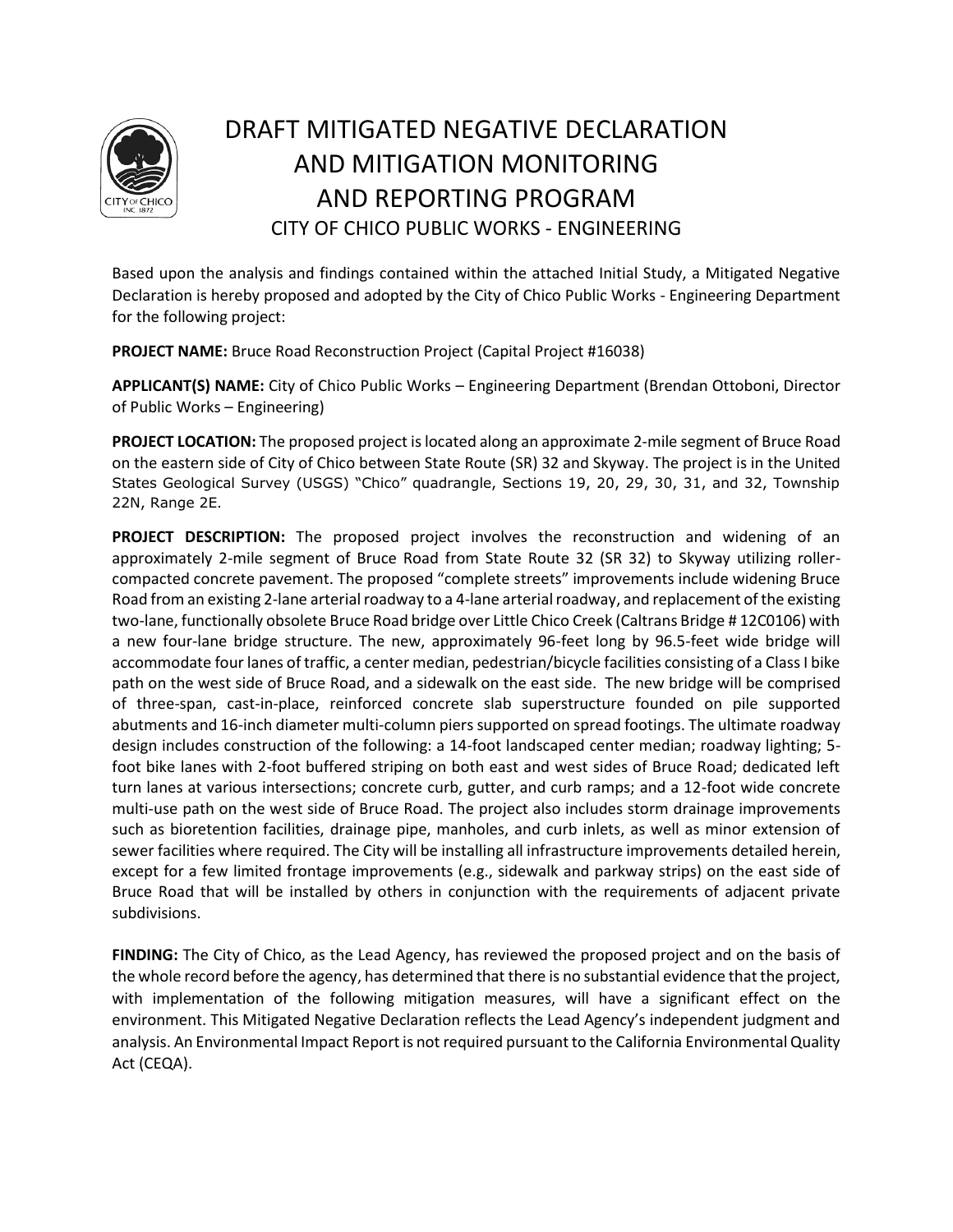#### **D. BIOLOGICAL RESOURCES MITIGATION MEASURES**

#### **MITIGATION D.1. (Biological Resources):**

Prior to any ground-disturbing activities, the applicant shall compensate for direct and indirect impacts to habitat that may support valley elderberry longhorn beetle, vernal pool tadpole shrimp, vernal pool fairy shrimp and Butte County meadowfoam and the species themselves. The final amounts of impacts and mitigation will be determined through the Federal Endangered Species Act Section 7 consultation process between the USACE, USFWS and NMFS as well as the Californian Endangered Species Act through consultation with CDFW. The applicant shall purchase credits at an approved mitigation bank as defined by the U.S. Fish and Wildlife Service Biological Opinion, California Department of Fish and Wildlife's Incidental Take Permit or equivalent documentation. Note that the City of Chico retains a surplus of unused BCM mitigation credits, as approved by the regulatory agencies, that were purchased from the approved Dove Ridge Conservation Bank. Contingent on approval from the USFWS and CDFW, the City will apply a portion of their unused BCM credits to compensate for direct and indirect impacts to BCM as a result of the Project.

MITIGATION MONITORING D.1.: Public Works staff shall document the final purchase of required mitigation credits, or other method of compensatory mitigation documenting relief thereof, prior to commencement of construction activities.

## **MITIGATION D.2. (Biological Resources):**

Prior to any vegetation or ground-disturbing activities associated with the development of the bridge over Little Chico Creek, the applicant shall compensate for any loss of Central Valley steelhead Critical Habitat, as determined through consultation between USACE and NOAA Marine Fisheries Service. The applicant shall purchase credits at an approved mitigation bank as defined by the NOAA Marine Fisheries Service Biological Opinion or equivalent document.

MITIGATION MONITORING D.2.: Public Works staff shall document the final purchase of required mitigation credits, or other method of compensatory mitigation documenting relief thereof, prior to commencement of construction activities.

## **MITIGATION D.3. (Biological Resources):**

No later than 48 hours prior to any ground disturbance, pre-construction surveys will be conducted by a qualified biologist within the project limits for northwestern pond turtle and western spadefoot. If a pond turtle or western spadefoot is observed in the project limits during construction, all work will be stopped, and the turtle or western spadefoot will:

- 1. be allowed to leave on its own volition, or
- 2. be moved by the project biologist in the direction it was heading, at a safe distance from the grading activities, and at a safe location.

The biologist will report observations and relocations to the City.

MITIGATION MONITORING D.3.: Public Works staff will require final copies of the pre-construction surveys for Northwestern pond turtle and western spadefoot, prior to the commencement of construction. Should the species occur on the project site, a qualified biologist shall be retained on-site during ground-disturbance.

#### **MITIGATION D.4. (Biological Resources):**

If a CNDDB documented, Swainson's Hawk nest that has been active within 5 years of the beginning of construction exists within 10 miles of the project site, then, prior to any ground-disturbing activities, the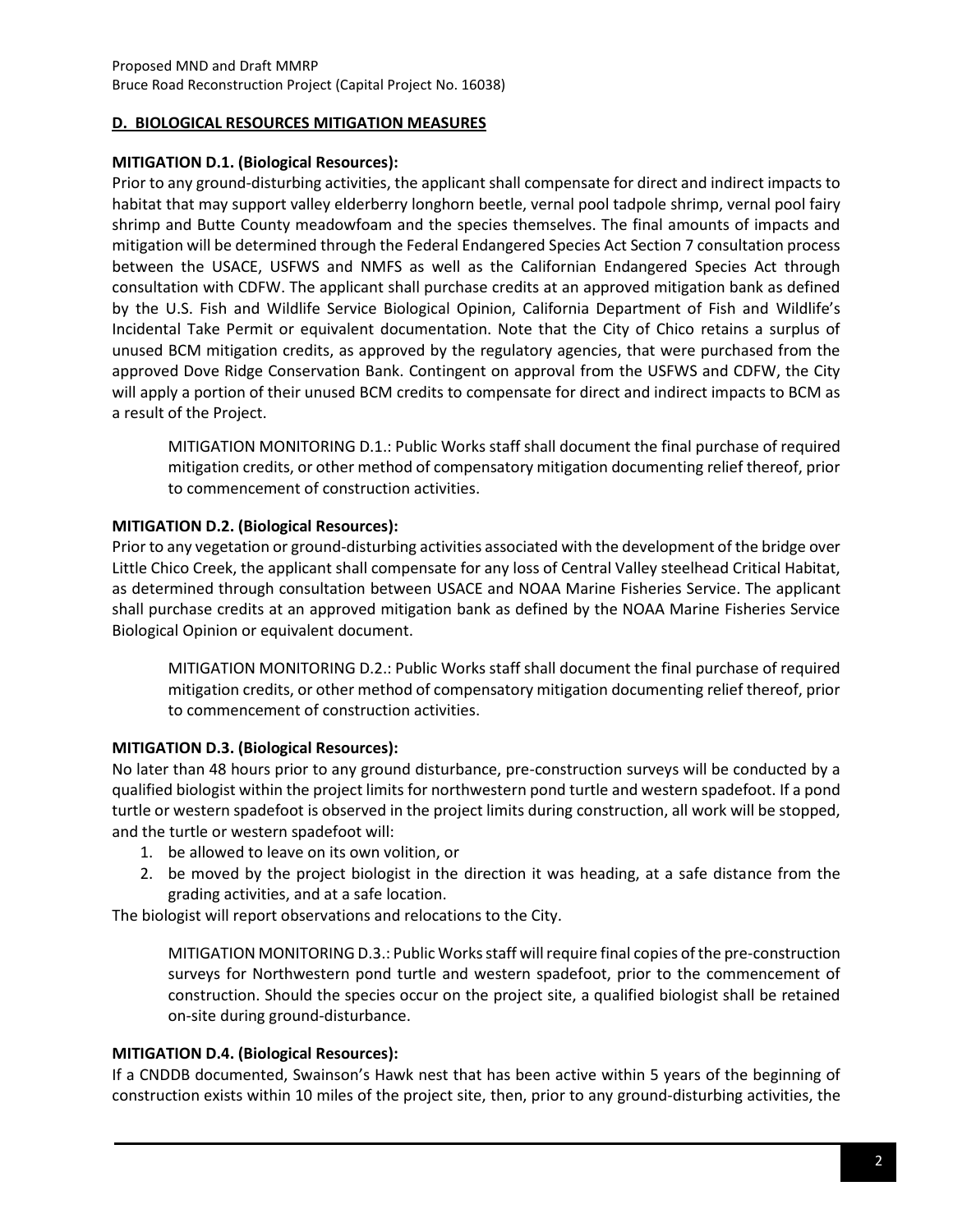City shall compensate for direct impacts to habitat that may support Swainson's hawks. The purchase of compensatory mitigation or preservation of foraging habitat will be necessary per the 1994 CDFW Staff Report regarding Mitigation for impacts to Swainson's hawks (*Buteo swansoni*) in the Central Valley of California at a ratio of 0.5:1 (0.5 acre preserved for every 1 acre of habitat affected).

MITIGATION MONITORING D.4.: Public Works staff shall document the final purchase of required mitigation credits, or other method of compensatory mitigation documenting relief thereof, prior to commencement of construction activities.

## **MITIGATION D.5. (Biological Resources):**

If vegetation removal or initial ground disturbances occur during the avian breeding season (February  $1 -$ August 31) the applicant shall hire a qualified biologist to conduct a migratory bird and raptor survey to identify any active nests within 250 feet of the biological survey area (BSA). A qualified biologist shall:

- Conduct a survey for all birds protected by the Migratory Bird Treaty Act and California Fish and Game Commission within seven (7) days prior to vegetation removal or initial ground disturbances (which ever activity comes first), and map all active nests located within 500 feet of the BSA where accessible;
- Develop buffer zones around active nests. The qualified biologist shall determine appropriate protection buffers around active nests based on the species tolerance of disturbance, species type, nest location, and activities that will be conducted near the nest. Construction activities shall be prohibited within the buffer zones until the young have fledged or the nest fails. Active nests shall be monitored once per week, or as necessary as determined by a qualified biologist, and an associated report submitted to the City of Chico Public Works Department after each monitoring activity (e-mail submittal is acceptable).
- If construction activities stop for more than 15 days, then another migratory bird and raptor survey shall be conducted within seven (7) days prior to the continuation of construction activities.

MITIGATION MONITORING D.5.: If initial ground disturbance is proposed to be conducted during the avian breeding season, Public Works staff will require final copies of the required surveys documenting relief thereof, prior to disturbances to the site. If active nests are encountered, the qualified biologist shall determine appropriate species protections buffers around active nests based on the species tolerance of disturbance, species type, nest location and activities that will be conducted near the nest. Construction activities shall be prohibited within the buffer zones until the young have fledged or the nest fails. Active nests shall be monitored once per week, or as necessary, and a report submitted to the City of Chico Public Works Department weekly or as necessary.

## **MITIGATION D.6. (Biological Resources):**

Prior to commencing construction, the City shall have available the final copies of the permits and authorizations required by the U.S. Army Corps of Engineers, U.S. Fish and Wildlife Service, National Oceanic and Atmospheric Administration Fisheries Service, California Regional Water Quality Control Board, California Department of Fish and Wildlife, and the Central Valley Flood Protection Board or copies of relevant correspondence documenting that no permit is required, as applicable.

MITIGATION MONITORING D.6.: Public Works staff will require final copies of the required permits or letters documenting relief thereof, prior to the commencement of construction.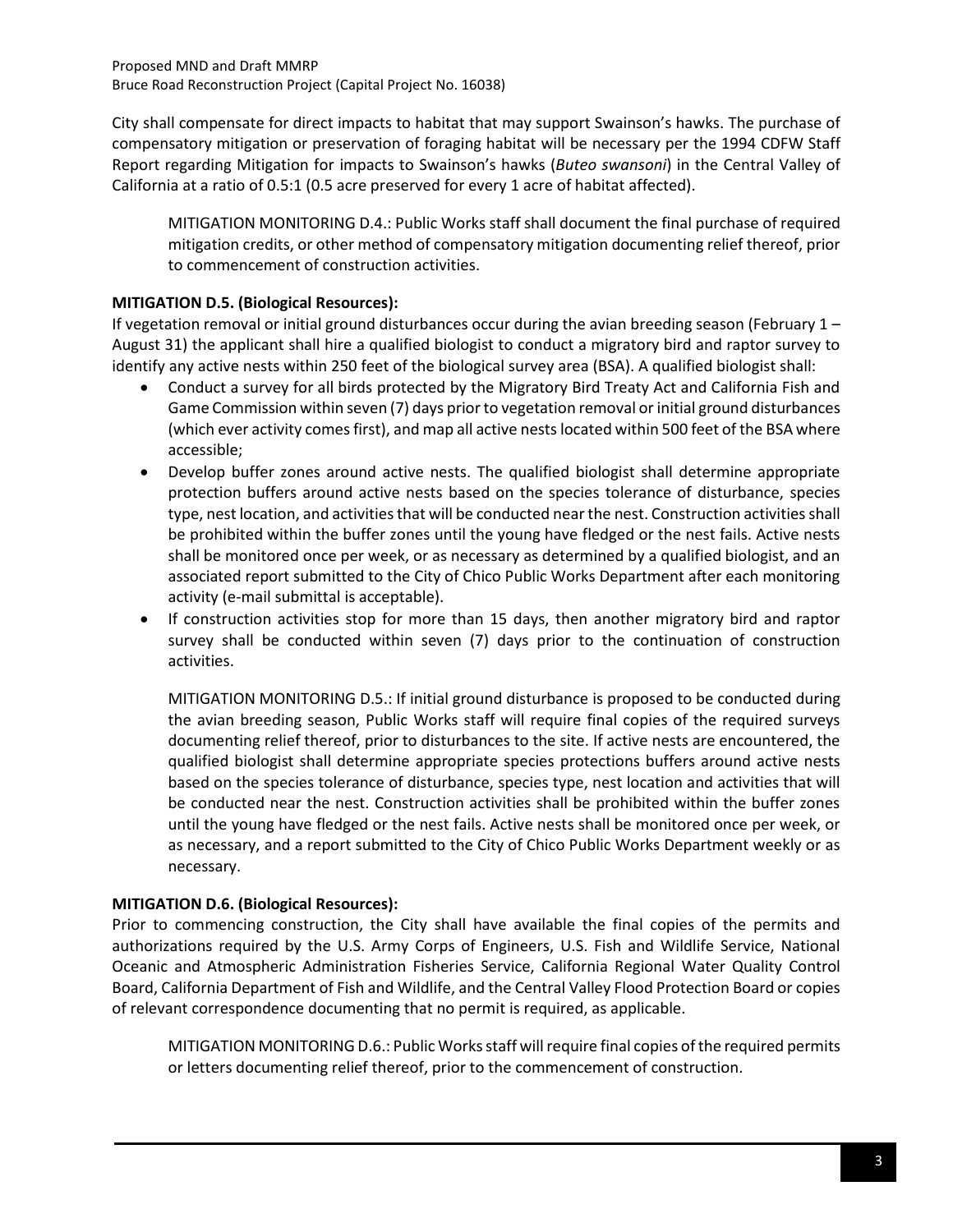#### Proposed MND and Draft MMRP Bruce Road Reconstruction Project (Capital Project No. 16038)

#### **MITIGATION D.7. (Biological Resources):**

To minimize impacts to pallid bats, mature trees identified for removal shall be removed between September 16 – March 15, outside of the bat maternity season. Trees shall be removed at dusk to minimize impacts to roosting bats that may be utilizing the mature trees.

MITIGATION MONITORING D.7.: Public Works staff will ensure that tree removal is conducted during the appropriate time of year and after dusk.

### **MITIGATION D.8. (Biological Resources):**

Prior to City approval that would directly result in disturbance to the site, Public Works staff will obtain final copies of the permits and compensatory mitigation required by the U.S. Army Corps of Engineers, CVRWQCB and CDFW, or copies of relevant correspondence documenting that no permit is required, as applicable.

MITIGATION MONITORING D.8.: Public Works staff will obtain final copies of the required permits and compensatory mitigation or letters documenting relief thereof, prior to commencing construction at the site.

## **E. CULTRAL RESOURCES MITIGATION MEASURES:**

**MITIGATION E.1. (Cultural Resources):** A note shall be placed on all grading and construction plans which informs the construction contractor that if any bones, pottery fragments or other potential cultural resources are encountered during construction, all work shall cease within the area of the find equivalent to a 25 foot radius around the materials (100 feet for human remains) pending an examination of the site and materials by a professional archaeologist. If during ground disturbing activities, any bones, pottery fragments or other potential cultural resources are encountered, the developer or their supervising contractor shall cease all work within 25 feet of the materials and notify City of Chico Public Works staff at 879-6900. A professional archaeologist who meets the Secretary of the Interior's Professional Qualification Standards for prehistoric and historic archaeology and who is familiar with the archaeological record of Butte County, shall be retained by the City of Chico to evaluate the significance of the find. Further, City Public Works staff shall notify the local tribe(s) on the consultation list maintained by the State of California Native American Heritage Commission to provide local tribes the opportunity to monitor evaluation of the site. Site work shall not resume until the archaeologist conducts sufficient research, testing and analysis of the archaeological evidence to make a determination that the resource is either not cultural in origin or not potentially significant. If a potentially significant resource is encountered, the archaeologist shall prepare a mitigation plan for review and approval by the City of Chico Public Works Department, including recommendations for total data recovery, Tribal monitoring, disposition protocol, or avoidance, if applicable. All measures determined by the City of Chico to be appropriate shall be implemented pursuant to the terms of the archaeologist's report. The preceding requirement shall be incorporated into construction contracts and plans to ensure contractor knowledge and responsibility for proper implementation.

MITIGATION MONITORING E.1.: Public Works staff will verify that the above wording is included on construction plans. Should cultural resources be encountered, the supervising contractor shall be responsible for reporting any such findings to Public Works staff, and contacting a professional archaeologist, in consultation with Public Works staff, to evaluate the find.

**MITIGATION E.2. (Tribal Monitor):** The City's contractor shall facilitate the presence of a Mechoopda Indian Tribal Monitor during all earth moving and ground disturbing activities. This includes, providing the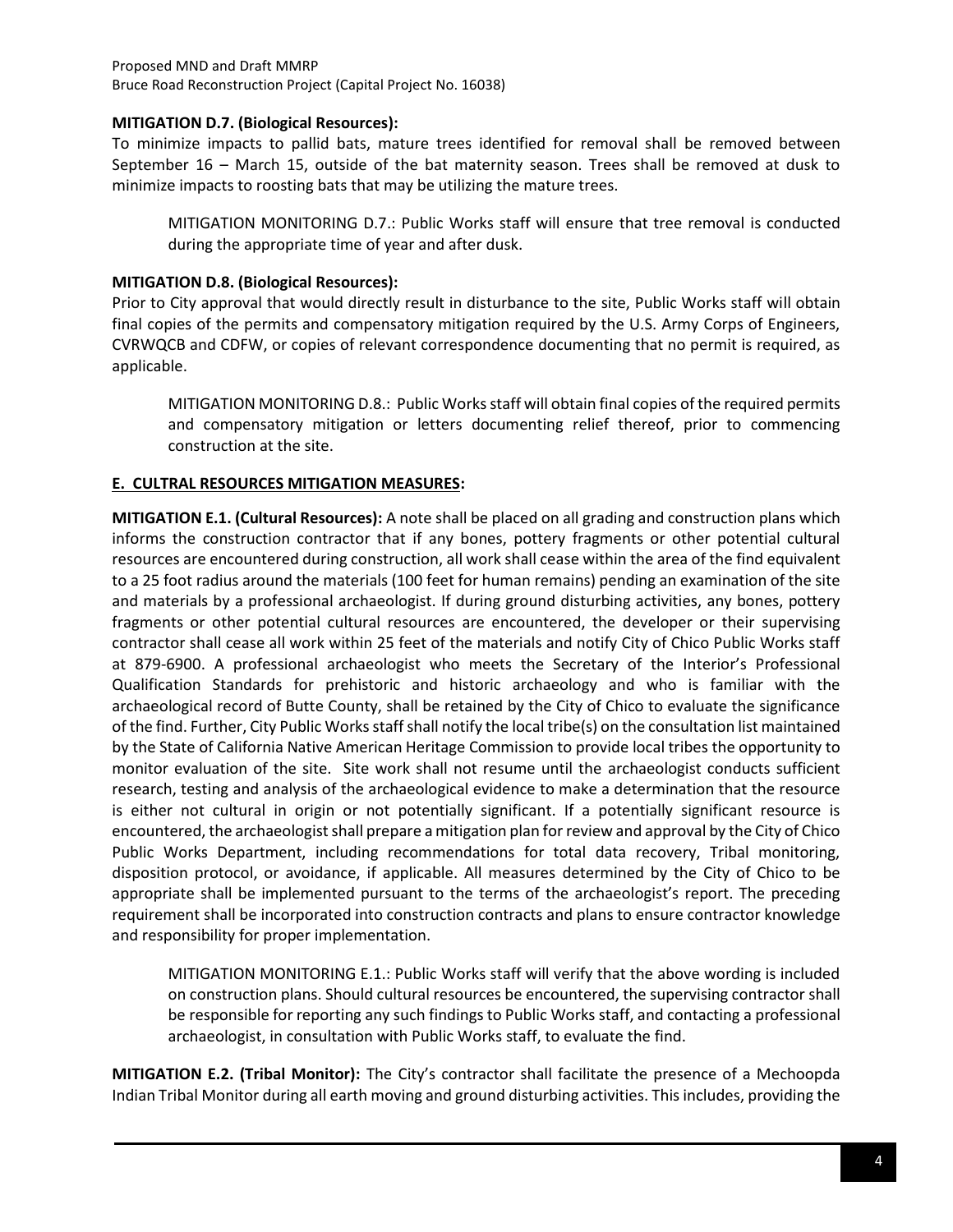Proposed MND and Draft MMRP Bruce Road Reconstruction Project (Capital Project No. 16038)

contractor's contact information for the purpose of providing direct information to the Tribal Monitor regarding project scheduling and safety protocol, as well as project scope, location of construction areas, and nature of work to be performed. The determination to be present for any, some, or all construction activities shall be at the discretion of the Tribal Monitor.

MITIGATION MONITORING E.2.: Public Works staff will require and verify that the contractor provides the above information to the Mechoopda Tribal Monitor upon construction contract execution.

## **G. GEOLOGICAL/SOILS MITIGATION MEASURES:**

Section G.6.: Paleontological Resource or Site – See Mitigation Measure E.1.

#### **I. HAZARDS/HAZARDOUS MATERIALS MITIGATION MEASURES:**

**MITIGATION I.1. (Hazards):** Prior to any ground-disturbing activities between Humboldt Road and State Route 32, including the intersections, a Limited Soils Assessment (LSA) shall be conducted in the aforementioned area for the purpose of assessing on-site shallow soil for potential impacts from the following constituents of concern: total and leachable arsenic, lead, and zinc. The LSA shall also determine if excavated soils generated during construction activities are likely to be classified as a regulated waste. Should any of the constituents of concern be found in excess concentrations, the applicant shall prepare a Soil Management Plan (SMP) or equivalent report, which shall be distributed to construction personnel. The SMP shall establish protocols for handling, sampling, storage, and disposal of any suspected burn ashimpacted soils generated during construction activities.

MITIGATION MONITORING H.1.: Public works staff will require final copies of the required assessment/plan documenting relief thereof, prior to commencing construction at the REC site.

#### **J. HYDROLOGY/WATER QUALITY MITIGATION MEASURES:**

**MITIGATION J.1. (Hydrology):** Prior to grading and ground-disturbance, the City shall coordinate with Central Valley Flood Protection Board to obtain an Encroachment Permit for the proposed project. Public Works staff shall ensure the acquisition of the permit and compliance with any design and measures to minimize environmental impacts as a result of the project.

MITIGATION MONITORING J.1.: Public Works staff will require final copies of the required permits or letters documenting relief thereof, prior to conducting any grading that will result in disturbances to the site.

## **M. NOISE MITIGATION MEASURE:**

**Mitigation Measure M.1. (Noise**): The City shall require all construction contractors to employ best noise control practices to minimize construction noise levels at nearby residences. The noise control shall include, at a minimum, the following best practices.

- Stationary equipment (e.g., generators, compressors, cement mixers, idling trucks) shall be located as far as possible from noise-sensitive land uses.
- Construction equipment powered by gasoline or diesel engines shall be required to have sound control devices that are at least as effective as those originally provided by the manufacturer; all equipment shall be operated and maintained to minimize noise generation.
- Excessive noise shall be prevented by shutting down idle vehicles or equipment.